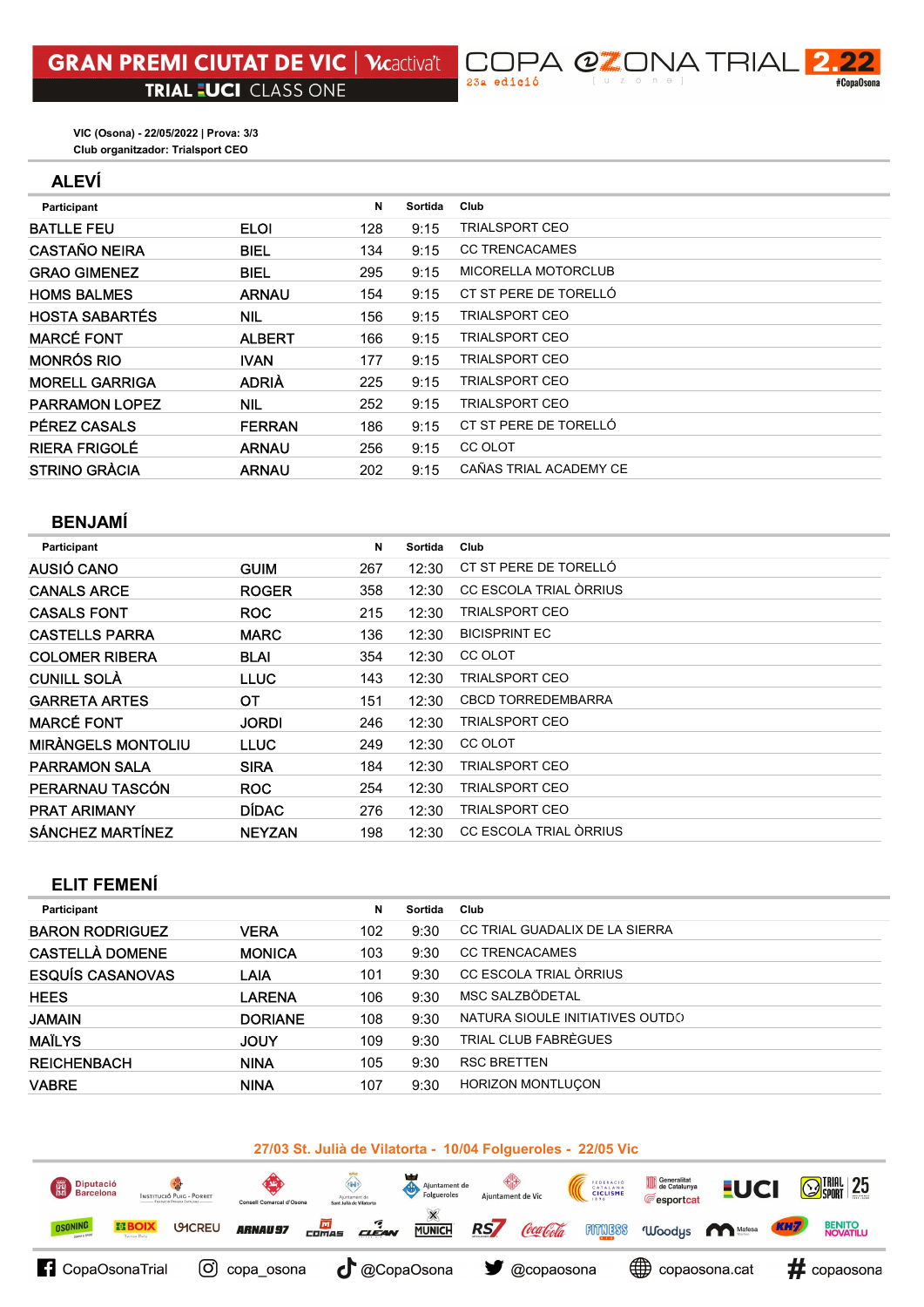### ELIT MASCULÍ

| Participant             |                     | N  | Sortida | Club                              |
|-------------------------|---------------------|----|---------|-----------------------------------|
| <b>ARAQUE PRAT</b>      | <b>JORDI</b>        | 22 | 10:30   | <b>TRIALSPORT CEO</b>             |
| <b>BARON RODRIGUEZ</b>  | <b>DANIEL</b>       | 5  | 10:30   | CC TRIAL GUADALIX DE LA SIERRA    |
| <b>BLASER</b>           | <b>TOM</b>          | 34 | 10:30   | VÉLO TRIAL BROYE JORAT            |
| <b>BOURCY</b>           | <b>YVAN</b>         | 35 | 10:30   | HORIZON MONTLUÇON                 |
| <b>BUCHWALDER</b>       | <b>JOHAN</b>        | 36 | 10:30   | <b>VC JURASSIA</b>                |
| <b>CARDONA</b>          | <b>NOAH</b>         | 24 | 10:30   | <b>BIKERS DU PIC</b>              |
| <b>CAVAGNA</b>          | <b>ARTHUR</b>       | 25 | 10:30   | <b>HORIZON MONTLUÇON</b>          |
| <b>CEGARRA MOLTÓ</b>    | <b>DANIEL</b>       | 37 | 10:30   | <b>MUNDOBICI RIDERS CLUB</b>      |
| <b>CHARRA</b>           | <b>NATHAN</b>       | 26 | 10:30   | VÉLO ST JU 07                     |
| <b>CONEJOS VAZQUEZ</b>  | <b>BORJA</b>        | 10 | 10:30   | CC TRIAL GUADALIX DE LA SIERRA    |
| <b>CRESCENZI</b>        | <b>DIEGO</b>        | 38 | 10:30   | <b>ITALIAN CYCLING FEDERATION</b> |
| <b>FRAILE ARNAY</b>     | <b>ANTONIO</b>      | 27 | 10:30   | <b>CC TRIAL ZONA CENTRO</b>       |
| <b>FRINGELI</b>         | <b>YANN</b>         | 43 | 10:30   | <b>VC JURASSIA</b>                |
| <b>GACHET-MAUROZ</b>    | <b>DYLAN</b>        | 39 | 10:30   | CLUB VÉLO TRIAL PETIT-COEUR       |
| <b>GARRUES GARCIA</b>   | <b>DIEGO</b>        | 12 | 10:30   | <b>LIZAR TRIAL CD</b>             |
| <b>GONZALEZ</b>         | <b>VITO</b>         | 21 | 10:30   | <b>VELO TRIAL MORON</b>           |
| <b>GRILLON</b>          | <b>LOUIS</b>        | 7  | 10:30   | HORIZON MONTLUÇON                 |
| <b>GUILLÉN BALIL</b>    | <b>TONI</b>         | 6  | 10:30   | <b>CC ST FELIU</b>                |
| <b>HERMANCE</b>         | <b>VINCENT</b>      | 28 | 10:30   | TEAM ALLCYCLES VAL D'EUROPE       |
| <b>HLAVATY</b>          | <b>SAMUEL</b>       | 29 | 10:30   | <b>CYKLOKLUB RUDINA</b>           |
| <b>JENSEN</b>           | <b>JONAS</b>        | 40 | 12:00   | <b>VIBORG TRIAL KLUB</b>          |
| <b>KRISTIANSEN</b>      | <b>JONAS BORITZ</b> | 30 | 12:00   | <b>VIBORG TRIAL KLUB</b>          |
| <b>LEHNERT</b>          | <b>ROBIN</b>        | 19 | 12:00   | <b>MSC THALHEIM</b>               |
| <b>LÉONARD</b>          | <b>ROMAIN</b>       | 31 | 12:00   | RDMC BIKE TRIAL AYWAILLE ASBL     |
| <b>LLADÓ COMAS</b>      | <b>DOMÈNEC</b>      | 4  | 12:00   | <b>CBCD TORREDEMBARRA</b>         |
| LLONGUERAS CAMPMAJÓ     | <b>SERGI</b>        | 13 | 12:00   | CC ESCOLA TRIAL ORRIUS            |
| <b>MONTALVO MILLA</b>   | <b>ALEJANDRO</b>    | 3  | 12:00   | <b>BTZENTRO</b>                   |
| <b>MOREWOOD</b>         | <b>ADAM</b>         | 41 | 12:00   | <b>TYKE TRIAL</b>                 |
| <b>OSWALD</b>           | <b>DOMINIK</b>      | 14 | 12:00   | <b>MSC MÜNSTERTAL</b>             |
| <b>PALAU PINYANA</b>    | <b>ELOI</b>         | 1  | 12:00   | <b>TRIALSPORT CEO</b>             |
| <b>PECHHACKER</b>       | <b>THOMAS</b>       | 32 | 12:00   | <b>VIRGOSYSTEM RACING</b>         |
| <b>REHACEK</b>          | <b>KOUZMA</b>       | 44 | 12:00   | VÉLO TRIAL BROYE JORAT            |
| <b>RIERA ROURA</b>      | MARTÍ               | 9  | 12:00   | <b>TRIALSPORT CEO</b>             |
| <b>ROLLS</b>            | <b>CHARLIE</b>      | 15 | 12:00   | BIKE TRIAL ACADEMY UK             |
| <b>ROS CHARRAL</b>      | <b>BENITO</b>       | 33 | 12:00   | NAVARTRIAL                        |
| <b>SABÉ FORTUNY</b>     | <b>JOSEP</b>        | 16 | 12:00   | <b>CC LA PERDIU</b>               |
| <b>SERWIN</b>           | <b>KAROL</b>        | 42 | 12:00   | <b>KM CHAMPION SWIDNIK</b>        |
| <b>VAYREDA VENDRELL</b> | MARTÍ               | 2  | 12:00   | CC OLOT                           |
| <b>VUILLÈME</b>         | <b>LOIC</b>         | 23 | 12:00   | <b>VC JURASSIA</b>                |
| <b>YÉLAMOS BARÓ</b>     | <b>MARTÍ</b>        | 18 | 12:00   | <b>CC TRENCACAMES</b>             |

C( 23a edició

DPA @ZONA TRIAL

 $\mathbf 2$ 

#CopaOsona

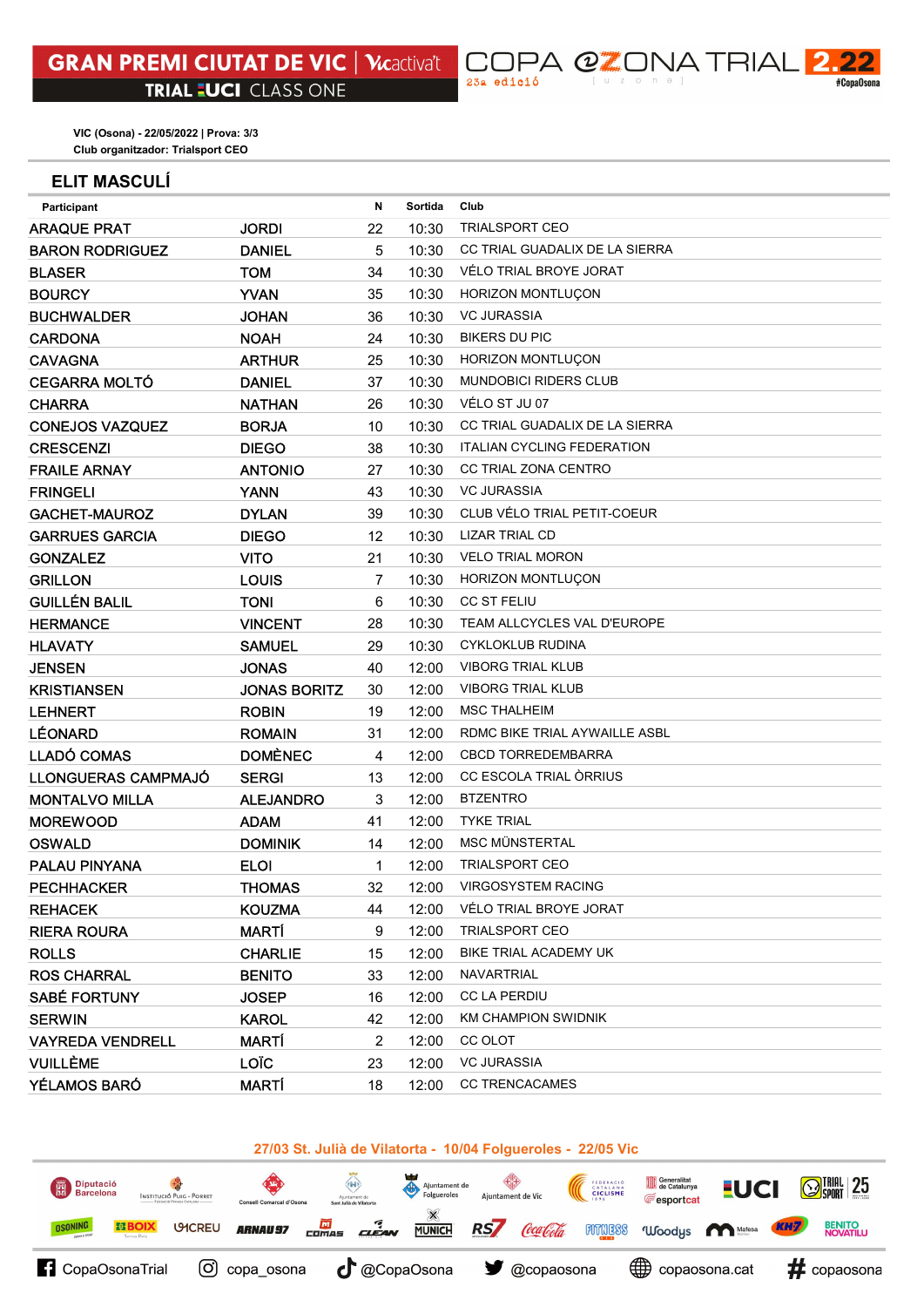## MÀSTER 1

| Participant             |                      | N   | Sortida | Club                         |
|-------------------------|----------------------|-----|---------|------------------------------|
| <b>BATLLE CABALLERO</b> | <b>ANGEL</b>         | 323 | 9:30    | <b>CBCD TORREDEMBARRA</b>    |
| <b>CEGARRA ROCA</b>     | <b>DANIEL</b>        | 359 | 9:30    | <b>MUNDOBICI RIDERS CLUB</b> |
| LOPES DE SOUSA          | <b>PEDRO FELIPE</b>  | 321 | 9:30    | <b>CC TRENCACAMES</b>        |
| <b>SEMENOV</b>          | <b>EVEGNY</b>        | 228 | 9:30    | ANDORRA TRIAL CLUB           |
| <b>VICARIO</b>          | <b>MAXIMILIANO A</b> | 222 | 9:30    | CC TRENCACAMES               |
| <b>VILA GRAU</b>        | <b>MARC</b>          | 289 | 9:30    | TRIALSPORT CEO               |
|                         |                      |     |         |                              |

 $\Box$ 23a edició

DPA @ZONA TRIAL

 $\mathbf{2}$ 

#CopaOsona

### OPEN BLANC

| Participant              |               | N   | Sortida | Club                         |
|--------------------------|---------------|-----|---------|------------------------------|
| <b>COMA AGUILAR</b>      | <b>MARC</b>   | 271 | 10:15   | <b>TRIALSPORT CEO</b>        |
| <b>DELICADO PINTO</b>    | JAN           | 146 | 10:15   | CT ST PERE DE TORELLÓ        |
| <b>ESTEBAN ANSON</b>     | <b>BIEL</b>   | 293 | 10:15   | <b>TRIALSPORT CEO</b>        |
| <b>FONT GUERRERO</b>     | <b>ELOI</b>   | 238 | 10:15   | <b>TRIALSPORT CEO</b>        |
| <b>HOSTA SABARTES</b>    | <b>GER</b>    | 155 | 10:15   | <b>TRIALSPORT CEO</b>        |
| <b>LLABERIA GROZAVU</b>  | <b>CÈSAR</b>  | 159 | 10:15   | <b>ESQUIROLS CAMBRILS CE</b> |
| <b>MUÑOZ CLAVERAS</b>    | <b>MARC</b>   | 180 | 10:15   | PEU A BAIX MS C GIRONA       |
| <b>PARRAMON SALA</b>     | <b>BRUC</b>   | 183 | 10:15   | <b>TRIALSPORT CEO</b>        |
| PERARNAU TASCÓN          | ОT            | 253 | 10:15   | <b>TRIALSPORT CEO</b>        |
| <b>RODRIGUEZ GARCIA</b>  | <b>ALEIX</b>  | 279 | 10:15   | CT ST PERE DE TORELLÓ        |
| <b>SANS LEON</b>         | <b>JOAN</b>   | 199 | 10:15   | <b>BICISPRINT EC</b>         |
| <b>SANTEUGINI CASADO</b> | <b>ARNAU</b>  | 292 | 10:15   | CORBERA MOTOCLUB             |
| <b>SEBASTIAN ORTIZ</b>   | <b>ELOI</b>   | 229 | 10:15   | <b>CC TRENCACAMES</b>        |
| UBINYANA ROQUETA         | <b>GERARD</b> | 294 | 10:15   | <b>TRIALSPORT CEO</b>        |

# OPEN BLAU

| Participant                |               | N   | Sortida | Club                          |
|----------------------------|---------------|-----|---------|-------------------------------|
| <b>ARGEMÍ FRANCH</b>       | <b>BRU</b>    | 230 | 8:00    | <b>TRIALSPORT CEO</b>         |
| <b>BALLANA FONT</b>        | <b>FORTIA</b> | 125 | 8:00    | CT ST PERE DE TORELLÓ         |
| <b>BAYO RUIZ</b>           | <b>NIL</b>    | 129 | 8:00    | ADDICT BIKES TEAM CE          |
| <b>CAMPDELACREU FERRÉS</b> | <b>MARC</b>   | 232 | 8:00    | <b>TRIALSPORT CEO</b>         |
| <b>COMAMALA FELIU</b>      | <b>ELOI</b>   | 296 | 8:00    | <b>CC BAIX TER</b>            |
| <b>COSTA ORTEGA</b>        | <b>JORDI</b>  | 141 | 8:00    | <b>TRIALSPORT CEO</b>         |
| <b>FARRÉ RODRIGUEZ</b>     | <b>MARC</b>   | 149 | 8:00    | <b>CC TRENCACAMES</b>         |
| <b>GIMÉNEZ VELEZ</b>       | <b>MIKEL</b>  | 315 | 8:00    | CT BICI GUADALIX DE LA SIERRA |
| <b>GONZALO CASANOVAS</b>   | <b>AINA</b>   | 152 | 8:00    | <b>TRIALSPORT CEO</b>         |
| <b>GRANDE</b>              | <b>MATTEO</b> | 322 | 8:00    | <b>FEDERACIO ITALIANA</b>     |
| <b>GUTIÉRREZ GURT</b>      | <b>JAN</b>    | 244 | 8:00    | <b>TRIALSPORT CEO</b>         |
| <b>JUNCÀ OLIVERAS</b>      | <b>CELS</b>   | 275 | 8:00    | CC OLOT                       |
| <b>LLABERIA VOLTAS</b>     | <b>JOAN</b>   | 160 | 8:00    | <b>ESQUIROLS CAMBRILS CE</b>  |
| <b>LOMBARTE VENTOSA</b>    | <b>MARTÍ</b>  | 162 | 8:00    | <b>CBCD TORREDEMBARRA</b>     |
|                            |               |     |         |                               |

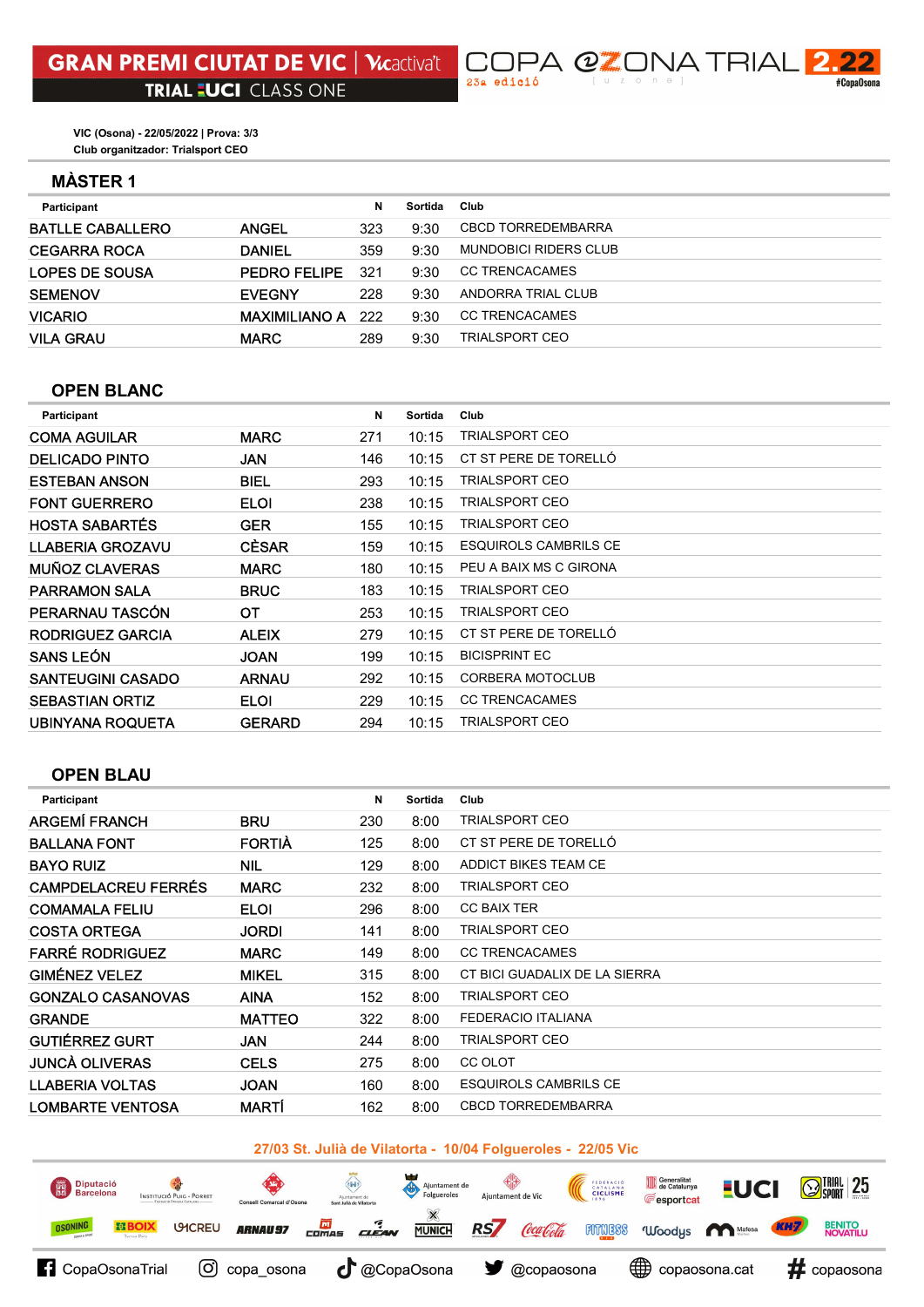#### OPEN BLAU

| Participant          |               | N   | Sortida | Club                  |
|----------------------|---------------|-----|---------|-----------------------|
| LOPEZ PEREZ          | <b>POL</b>    | 163 | 8:00    | <b>CC TRENCACAMES</b> |
| <b>MARÍ SANAHUJA</b> | <b>DALMAU</b> | 167 | 8:00    | <b>CC TRENCACAMES</b> |
| <b>POVEDA PEREZ</b>  | <b>PAU</b>    | 189 | 8:00    | BIKE ABADESSES CC     |
| <b>VILA SERRA</b>    | ARMAND        | 209 | 8:00    | ANOIA TRIAL CE        |

 $\Box$ 23a edició

### OPEN NEGRE

| Participant               |                | N   | Sortida | Club                   |
|---------------------------|----------------|-----|---------|------------------------|
| <b>ALTÉS PÉREZ</b>        | <b>JORDI</b>   | 356 | 10:15   | <b>TRIALSPORT CEO</b>  |
| AUSIÓ CANO                | <b>JAN</b>     | 298 | 10:15   | CT ST PERE DE TORELLÓ  |
| <b>CLOTA OM</b>           | <b>UMBERT</b>  | 233 | 10:15   | <b>TRIALSPORT CEO</b>  |
| <b>GARRIGA SOLA</b>       | GIL            | 301 | 10:15   | <b>TRIALSPORT CEO</b>  |
| <b>GUTIERREZ GURT</b>     | <b>MAIA</b>    | 361 | 10:15   | <b>TRIALSPORT CEO</b>  |
| <b>LOPEZ GUIX</b>         | <b>ELOI</b>    | 341 | 10:15   | <b>CC TRENCACAMES</b>  |
| <b>MASFERRER VIÑOLAS</b>  | <b>GUILLEM</b> | 171 | 10:15   | PEU A BAIX MS C GIRONA |
| <b>PUJOL COSTA</b>        | <b>AINA</b>    | 366 | 10:15   | <b>TRIALSPORT CEO</b>  |
| <b>SANLLEHI LARREGULA</b> | <b>ABRIL</b>   | 302 | 10:15   | <b>CC MANRESA</b>      |
|                           |                |     |         |                        |

## PRE BENJAMÍ

| Participant               |               | N.  | Sortida | Club           |
|---------------------------|---------------|-----|---------|----------------|
| <b>SANLLEHI LARREGULA</b> | <b>ARNAU</b>  | 304 | 12:30   | CC MANRESA     |
| <b>SERRA GODAYOL</b>      | JOAN          | 280 | 12:30   | TRIALSPORT CEO |
| <b>SOLA SAUS</b>          | <b>POL</b>    | 303 | 12:30   | TRIALSPORT CEO |
| <b>TORRAS FONT</b>        | <b>BERNAT</b> | 282 | 12:30   | TRIALSPORT CEO |

#### PRINCIPIANT

| Participant             |               | N   | Sortida | Club                         |
|-------------------------|---------------|-----|---------|------------------------------|
| <b>ALEMANY CASAS</b>    | <b>ARTAU</b>  | 121 | 11:30   | CAÑAS TRIAL ACADEMY CE       |
| <b>ARROYO MONTMANY</b>  | <b>ROC</b>    | 231 | 11:30   | <b>TRIALSPORT CEO</b>        |
| <b>BAYÓ RUIZ</b>        | <b>JAN</b>    | 130 | 11:30   | ADDICT BIKES TEAM CE         |
| <b>BONACHE PALAZON</b>  | <b>DANI</b>   | 224 | 11:30   | <b>BICISPRINT EC</b>         |
| <b>CLOTET ARGELICH</b>  | <b>EUDALD</b> | 234 | 11:30   | ANOIA TRIAL CE               |
| <b>CODINA GOMEZ</b>     | <b>IGNASI</b> | 235 | 11:30   | <b>CC TRENCACAMES</b>        |
| <b>ERRA MOLIST</b>      | <b>MAX</b>    | 236 | 11:30   | <b>TRIALSPORT CEO</b>        |
| <b>ESCODA MARCO</b>     | <b>MARC</b>   | 148 | 11:30   | <b>ESQUIROLS CAMBRILS CE</b> |
| <b>FERRER VILA</b>      | <b>ADRIÀ</b>  | 237 | 11:30   | <b>TRIALSPORT CEO</b>        |
| <b>GONZALEZ SANCHEZ</b> | <b>ADRIÀ</b>  | 346 | 11:30   | <b>CC TRENCACAMES</b>        |
| <b>GUTIERREZ OLIVA</b>  | <b>ARAN</b>   | 245 | 11:30   | <b>TRIALSPORT CEO</b>        |
| <b>LEÓN SANCHEZ</b>     | <b>MARIO</b>  | 158 | 11:30   | <b>CC TRENCACAMES</b>        |
| <b>LOPEZ SALA</b>       | <b>DAVID</b>  | 164 | 11:30   | CT ST PERE DE TORELLÓ        |
| <b>TAMAME LORENZO</b>   | <b>HUGO</b>   | 204 | 11:30   | <b>BICISPRINT EC</b>         |
|                         |               |     |         |                              |

## 27/03 St. Julià de Vilatorta - 10/04 Folgueroles - 22/05 Vic





JPA @ZONA TRIAL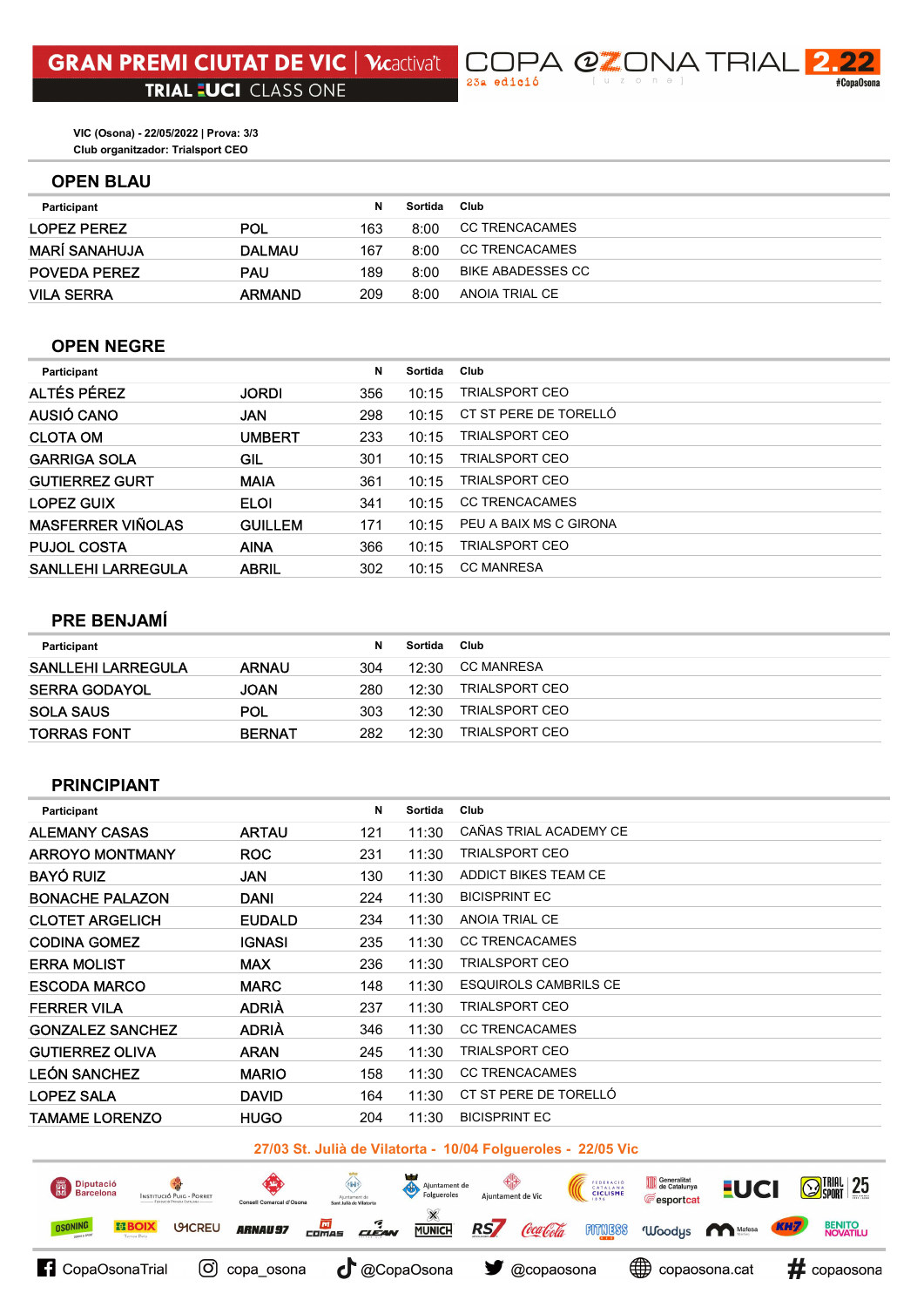

#### PRINCIPIANT

| <b>Participant</b>     |              |     | Sortida | Club           |
|------------------------|--------------|-----|---------|----------------|
| <b>VILLARET MORENO</b> | <b>MARTI</b> | 349 | 11:30   | CC TRENCACAMES |

## R1

| Participant             |                  | N   | Sortida | Club                       |
|-------------------------|------------------|-----|---------|----------------------------|
| <b>ABRIL CALDERÍN</b>   | <b>SANTIAGO</b>  | 352 | 13:30   | MONPEDAL CC                |
| ASENJO JANDACKOVA       | <b>TRAVIS</b>    | 124 | 13:30   | ROLLERBIKE GRUPO DEPORTIVO |
| <b>CASTIAS HOYOS</b>    | <b>PAU</b>       | 137 | 13:30   | <b>TRIALSPORT CEO</b>      |
| <b>CROS SANS</b>        | <b>MARTI</b>     | 306 | 13:30   | <b>CC ST CELONI</b>        |
| <b>GARCELAN PEREZ</b>   | <b>GUILLERMO</b> | 316 | 13:30   | CC TRIAL ZONA CENTRO       |
| <b>GONZALO VAQUER</b>   | <b>FERRAN</b>    | 355 | 13:30   | <b>MUNDOBICI RIDERS CC</b> |
| <b>MASSÓ GIL</b>        | <b>ALEX</b>      | 172 | 13:30   | CT ST PERE DE TORELLÓ      |
| PEÑA LOPERA             | <b>DÍDAC</b>     | 185 | 13:30   | <b>TRIALSPORT CEO</b>      |
| <b>PEREZ ZAMORA</b>     | <b>VICTOR</b>    | 187 | 13:30   | <b>CC TRENCACAMES</b>      |
| <b>RUSIÑOL VILASECA</b> | <b>MARTÍ</b>     | 195 | 13:30   | UC LLUCANÈS                |
| <b>SIERRA GUITART</b>   | ОT               | 17  | 13:30   | CT ST PERE DE TORELLÓ      |

# R2

| Participant               |                 | N   | Sortida | Club                            |
|---------------------------|-----------------|-----|---------|---------------------------------|
| <b>BALLESTE SWART</b>     | <b>MAX</b>      | 126 | 13:30   | <b>CC TRENCACAMES</b>           |
| <b>BARNIOL RIERA</b>      | <b>BENET</b>    | 127 | 13:30   | <b>TRIALSPORT CEO</b>           |
| <b>GIMENEZ VELEZ</b>      | <b>ALVARO</b>   | 334 | 13:30   | TRIAL BIZIKLETA CDC             |
| <b>GONZALEZ</b>           | <b>TONI</b>     | 360 | 13:30   | VÉLO TRIAL MORON                |
| JACQUEY                   | <b>BAPTISTE</b> | 362 | 13:30   | <b>RIDIN'FAMILY</b>             |
| JAMAIN                    | <b>TITOUAN</b>  | 363 | 13:30   | NATURA SIOULE INITIATIVES OUTDO |
| <b>JODAR CASELLAS</b>     | <b>GUIM</b>     | 157 | 13:30   | CT ST PERE DE TORELLÓ           |
| <b>MARTINEZ FERRER</b>    | <b>ARNAU</b>    | 169 | 13:30   | C BTT MATADEPERA                |
| <b>MERINO ARTEAGA</b>     | <b>GORKA</b>    | 308 | 13:30   | TRIAL BIZIKLETA CDC             |
| <b>MESA CAPARRÓS</b>      | <b>ISRAEL</b>   | 175 | 13:30   | <b>CBCD TORREDEMBARRA</b>       |
| <b>MONTOYA AGUILERA</b>   | <b>GUILLEM</b>  | 226 | 13:30   | <b>CC TRENCACAMES</b>           |
| <b>PARÍS MATEU</b>        | <b>QUIM</b>     | 182 | 13:30   | ANOIA TRIAL CE                  |
| <b>RIBERA MENDIOLA</b>    | <b>PAU</b>      | 190 | 13:30   | <b>TRIALSPORT CEO</b>           |
| <b>SEGUROLA SALTERAIN</b> | <b>BEÑAT</b>    | 227 | 13:30   | TRIAL BIZIKELTA CDC             |
| STRINO GRÀCIA             | <b>JOAN</b>     | 203 | 13:30   | CAÑAS TRIAL ACADEMY CE          |

| R <sub>3</sub>                                               |              |     |         |                        |  |  |
|--------------------------------------------------------------|--------------|-----|---------|------------------------|--|--|
| Participant                                                  |              | N   | Sortida | Club                   |  |  |
| <b>BADIA CODERCH</b>                                         | <b>SERGI</b> | 312 | 8:00    | CAÑAS TRIAL ACADEMY CE |  |  |
| <b>BANCHS ALARCON</b>                                        | <b>ALEX</b>  | 353 | 8:00    | CAÑAS TRIAL ACADEMY CE |  |  |
| <b>BOUZOU</b>                                                | <b>ILAN</b>  | 357 | 8:00    | <b>RIDIN'FAMILY</b>    |  |  |
| <b>CASTILLO GONZALEZ</b>                                     | <b>JAN</b>   | 138 | 8:00    | CC EL CORREDOR         |  |  |
| 27/03 St. Julià de Vilatorta - 10/04 Folgueroles - 22/05 Vic |              |     |         |                        |  |  |